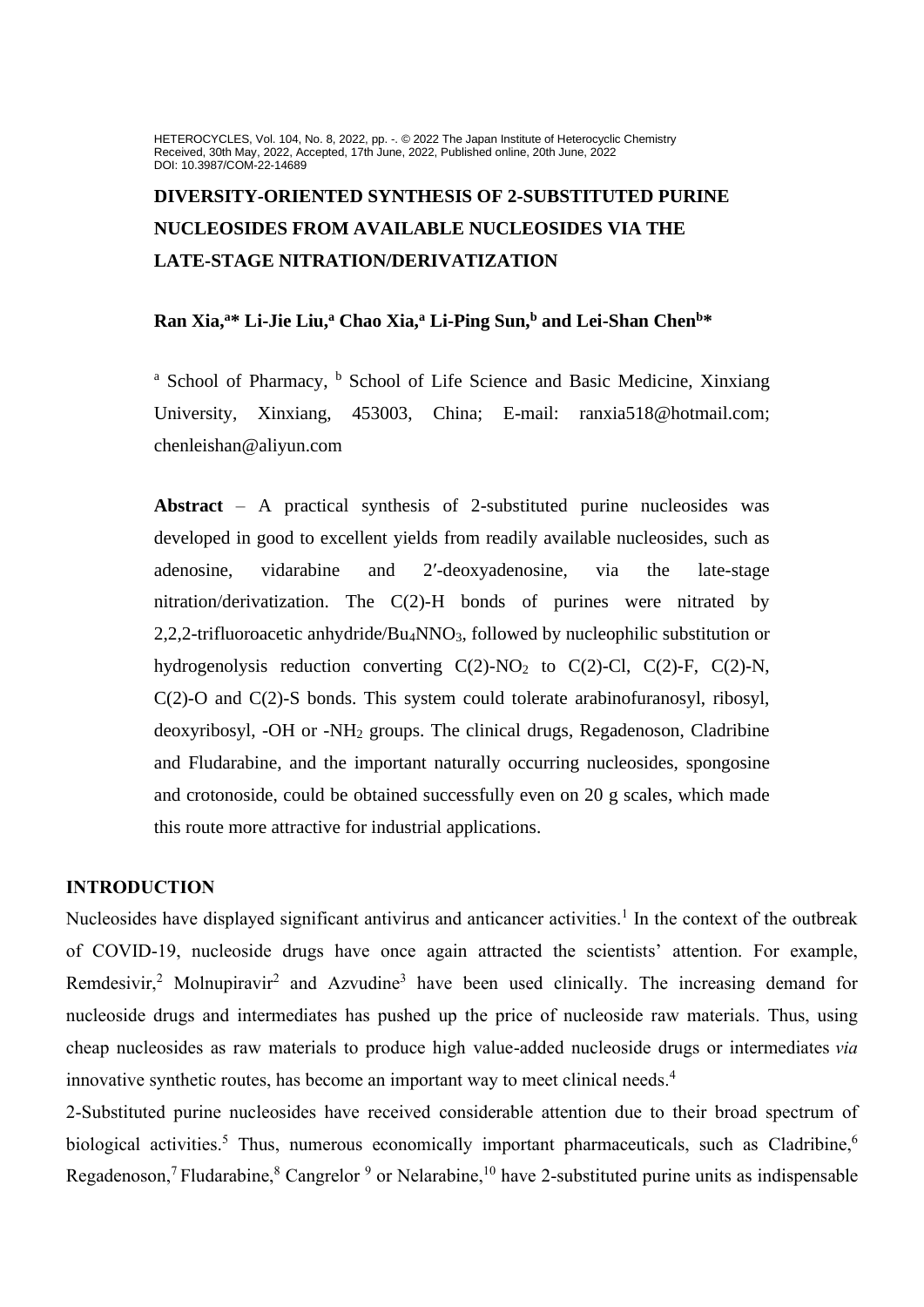substructures (Scheme 1). However, the direct functionalization of C(2)-H remains more challenging than  $C(6)$  or  $C(8)^{11}$  owing to the low reactivity of  $C(2)$ -H.



Scheme 1. Selected industrially important pharmaceuticals of 2-substituted purine nucleosides

Based on the pioneering studies, most of the available synthetic methods of 2-substituted purine nucleosides are relied on the diazotization of  $2-NH_2$  purines,<sup>12</sup> or nucleophlic substitution of  $2$ -halo purines (Scheme 2).<sup>13</sup> The high price of 2-NH<sub>2</sub> or 2-halo purines and the harsh or explosive reaction conditions limit their applications in drug discoveries.



Scheme 2. The different strategies to 2-subtituted purine nucleosides

Compared to 2-NH<sup>2</sup> or 2-halo purines, the C(2)-H purine nucleosides such as adenosine (**1**), vidarabine (**2**) and 2′-deoxyadenosine (**3**) which cover the important nucleoside types such as ribosides, arabinosides and 2′-deoxyribosides respectively, have became more readily available recent years, because they can be produced in bulk by fermentation. The synthetic routes starting from these readily available starting materials will create opportunities for the synthesis of 2-substituted purine nucleosides. Although related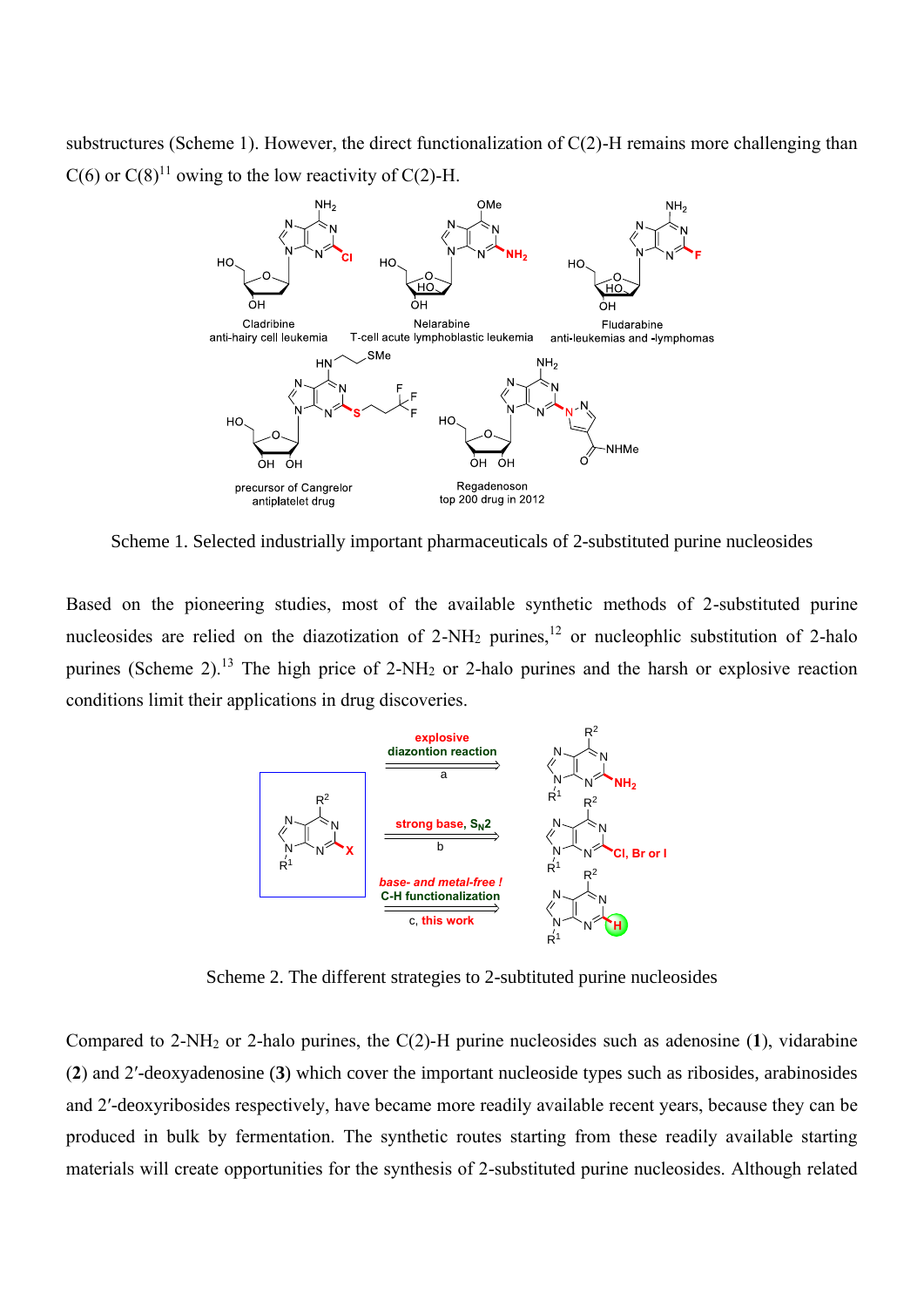studies have been reported,<sup>14</sup> including our recent work,<sup>15</sup> they have not been used to systematically synthesize 2-substituted nucleosides and develop a practical synthetic route.

In the context of ongoing projects on the synthesis of nucleosides,  $16-18$  herein, we realized the practical synthesis of 2-substituted purine nucleosides from adenosine, vidarabine and 2′-deoxyadenosine (Scheme 2c). The corresponding retrosynthetic analysis is shown in Scheme 3.



Scheme 3. The retrosynthetic analysis

# **RESULTS AND DISCUSSION**

Initially, the hydroxyl and amino groups of **1** were protected with benzoyl groups which were conducted with benzoyl chloride in pyridine at 80  $\degree$ C for 4 h to give 4 in 94% yield. The work-up process was improved to be more suitable for large-scale synthesis. The reaction scale could be enlarged to 200 grams and the chromatography was not required for purification.



Scheme 4. The synthetic route of 2-nitroadenosine (**6**)

The nitration of 4 was realized by reacting with 2,2,2-trifluoroacetic anhydride (TFAA) and Bu<sub>4</sub>NNO<sub>3</sub> in CH<sub>2</sub>Cl<sub>2</sub>. According to the pioneering work,<sup>14</sup> F<sub>3</sub>CCO<sub>2</sub>NO<sub>2</sub> as an nitration regent was produced *in situ*, and NO<sup>2</sup> + reacted at C(2) of purine selectively to give 2-nitroadenosine (**6**) followed by the ammonolysis in NH3/MeOH.

Next, we used 6 to synthesize a variety of 2-substituted adenosines *via* the derivation of  $C(2)$ -NO<sub>2</sub>. 2-Chloro  $(7)^{19}$  and 2-fluoroadenosine  $(8)^{20}$  show interesting activities in several biological systems. Thus, the development of simple and efficient ways to construct these compounds is highly desirable. Herein, **6** could be converted into **7** and **8** in good yields using NH4Cl and NH4F in DMF respectively (Scheme 5). 2-Aminoadenosine (9) was obtained by the reduction of 6 in the presence of catalytic Ni in H<sub>2</sub> atmosphere. Thioadenosine derivatives were examined for the inhibitory effect of platelet aggregation in literatures.<sup>21</sup> 2-Thioadenosine (**10**) has been previously obtained from guanosine in less than 20% yield by 5-step synthesis.<sup>22</sup> In this article, **10** and 2-phenylthioadenosine (**11**) were provided in 56% and 67% yield in a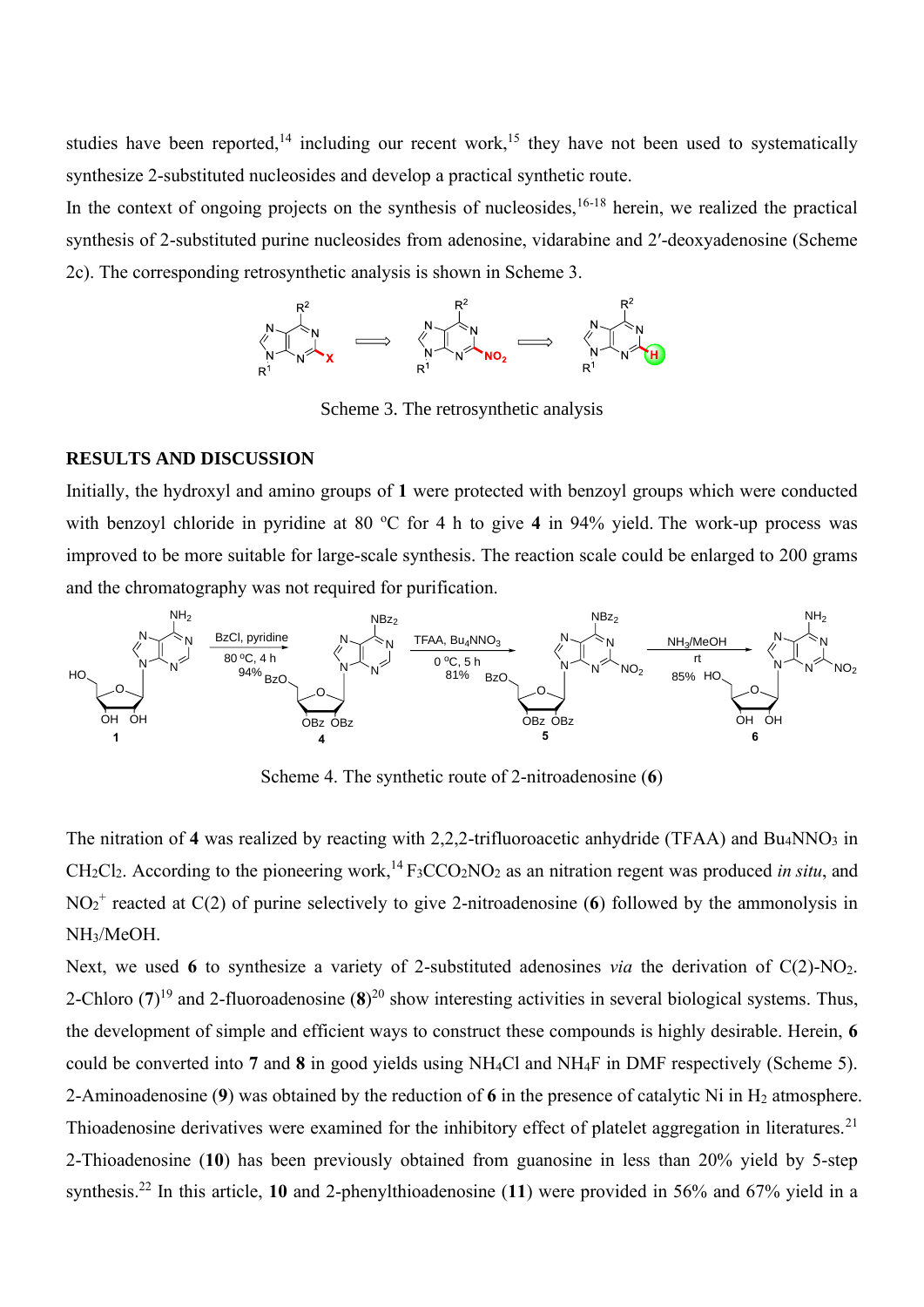single step from **6** respectively. The compound **6** also could be transformed into 2-benzylaminoadenosine (**12**) by reacting with benzylamine in DMF. As a comparison, the nucleophilic substitution of benzylamine with 2-chloropurines needed 1 equivalent of sodium tetrafluoroborate as additive at 180 °C.<sup>13</sup> Methanolic ammonia could only remove the protecting groups, rather than substituting  $C(2)$ -NO<sub>2</sub> with ammonia. One possible reason was the poor nucleophilicity of ammonia (pKa of ammonia was 4.75, and pKa of benzylamine was 9.33). Likewise, Regadenoson (**13**), the top 200 drug in 2012, is an A2A adenosine receptor agonist and a coronary vasodilator which could also be synthesized from **6** in a single step. Compared to Cl, F, N or O atoms, the sulfur substituents gave lower yields (**10** and **11**).

This method is also very effective and robust in the synthesis of naturally occurring nucleosides. Crotonoside (**14**) was first isolated from Chinese medicinal herb Croton and exhibited selective inhibition of FLT3, HDAC3/6 and acute myeloid leukemia (AML) cells.<sup>23</sup> Herein, crotonoside was synthesized using Bu4NOH in THF from **6**, providing more raw materials for further study of its activity. 2-Methoxyadenosine (**15**), also called spongosine, which was first isolated from sponge *Tectitethya crypta* and demonstrated a diverse bioactivity profile including anti-inflammatory activity and analgesic and vasodilation properties.<sup>24</sup> In this case, **15** was synthesized using MeONa in DMF from **6**.



Scheme 5. The synthesis of 2-substituted adenosines

Like adenosine (**1**), Vidarabine (**2**) and 2′-deoxyladenosine (**3**) are also the most readily available starting materials and could be used as substrates to provide 2-substituted arabinosides and deoxyribosides (Scheme 6).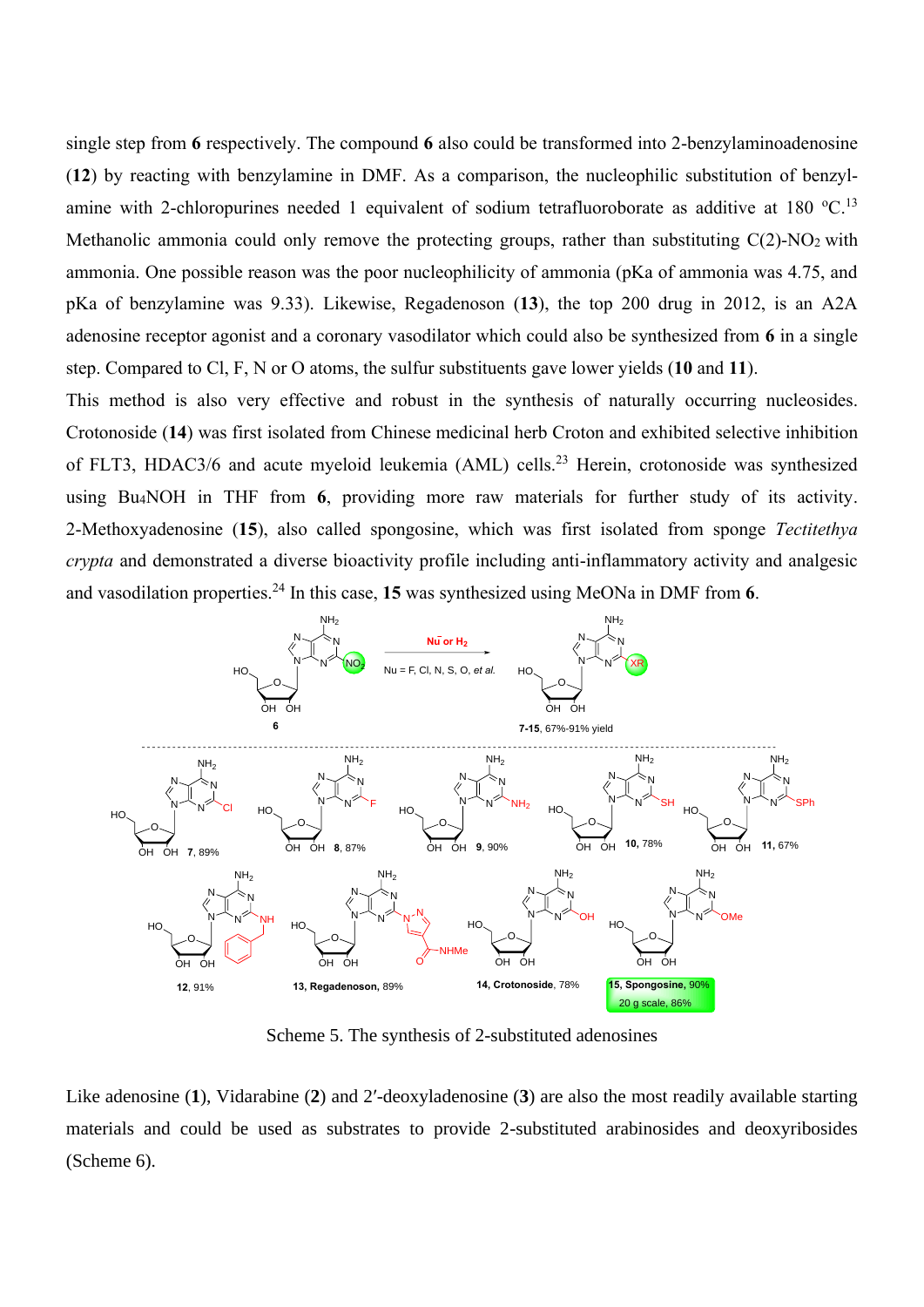

Scheme 6. The synthesis of nitrated 2-nitrovidarabine (**20**) and 2-nitro-2-deoxyladenosine (**21**)



Scheme 7. The synthetic route of 2-substituted arabinofuranosyl purines and deoxyribosyl purines

Following a similar approach, 2-nitrovidarabine (**20**) 2-nitro-2′-deoxyadenosine **(21)** were obtained from **2** and **3** respectively. Subsequently, a variety of arabinofuranosyl purines and deoxyribosyl purines were obtained in good yields (78%-90%) after transformation of nitro groups, including the clinical drugs, Cladribine **(25)** and Fludarabine **(26)**, for treating leukemia.

Reactions on large scales demonstrated the robustness and preparative scale utility of this process. Cladribine, Fludarabine and Spongosine could be obtained successfully on 20 g scales with comparable yields. More importantly, these nucleosides could be purified by recrystallization avoiding chromatography or lengthy work-up process, which made this route more attractive for industrial applications.

### **CONCLUSIONS**

In summary, we described the practical synthesis of 2-substituted purine nucleosides from adenosine, vidarabine and 2′-deoxyadenosine. Purines were nitrated with TFAA/Bu4NNO3, followed by nucleophlic substitution or hydrogenolysis reduction to give C(2)-Cl, C(2)-F, C(2)-N, C(2)-O and C(2)-S substituted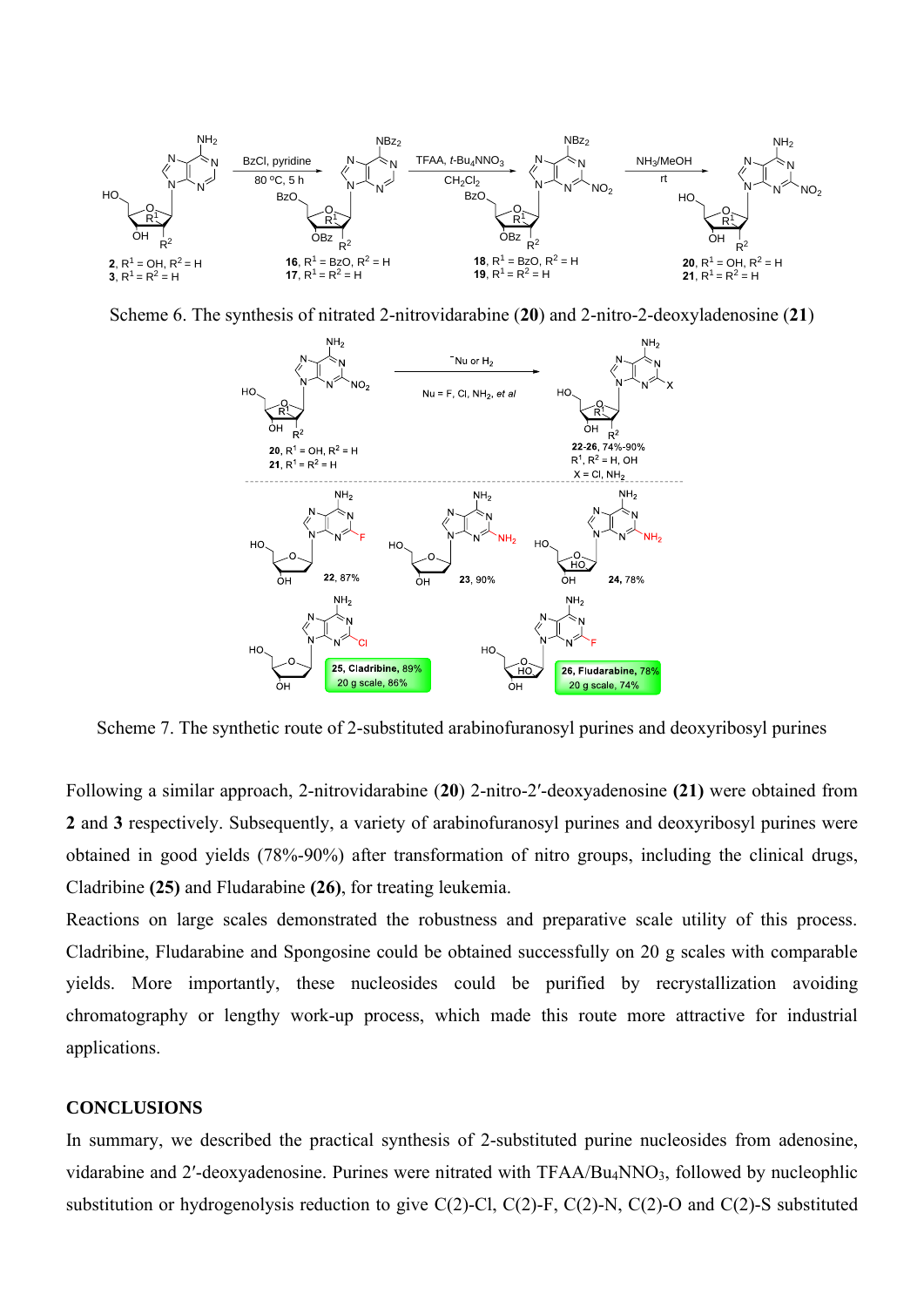purine nucleosides in good to excellent yields. These 2-substitued purine nucleosides were previously synthesized from lengthy steps and harsh conditions in lower yields. This system could tolerate arabinofuranosyl, ribosyl, deoxyribosyl, -OH or -NH<sup>2</sup> groups. More importantly, 3 clinical drugs and 2 naturally occurring nucleosides could be obtained successfully even on 20 g scales and chromatography was not required for purified step, which made it more attractive for industrial applications.

# **EXPERIMENTAL**

<sup>1</sup>H and <sup>13</sup>C NMR spectra were determined on a Bruker AC 400 spectrometer (Bruker, Billerica, MA, USA) as DMSO- $d_6$  or CDCl<sub>3</sub> solution. Chemical shifts were expressed in parts permillion ( $\delta$ ) downfield from the internal standard tetramethylsilane and were reported as s (singlet), d (doublet), t (triplet), q (quartet), m (multiplet), and dd (doublet of doublets) and coupling constants *J* were given in hertz (Hz). The high-resolution mass spectra (HRMS) was taken using Q-TOF system, with Electrospray Ionization (ESI) as the ionization method. All reactions were monitored by thin layer chromatography (TLC). All reagents and solvents were purchased from commercial sources and purified commonly before used.

**(2***R***,3***R***,4***R***,5***R***)-2-(6-(N-Benzoylbenzamido)-9***H***-purin-9-yl)-5-((benzoyloxy)methyl)tetrahydrofuran-3,4-diyl dibenzoate (4).** Benzoyl chloride (1.15 mL, 10 mmol) was slowly added to a magnetically stirred suspension of adenosine  $(1, 0.534 \text{ g}, 2 \text{ mmol})$  in pyridine  $(3 \text{ mL})$ . The mixture was heated to 80 °C and kept at this temperature for 4 h. After cooling to  $0^{\circ}$ C, the reaction mixture was neutralized by 1 mol/L aqueous HCl and was extracted by  $CH_2Cl_2$  (20 mL  $\times$  3). The combined organic layers were washed with brine (20 mL), dried on anhydrous Na<sub>2</sub>SO<sub>4</sub> and concentrated *in vacuo*. The resulting residue was recrystallized from EtOH to give **4** as a white solid (1.48 g, 94% yield).

**The procedure of 200 g scale for 4**: Adenosine (200 g, 749 mmol) was added to pyridine (1 L), cooled to 0  $\degree$ C and stirred for 1 h to give a suspension followed by the addition of benzoyl chloride (432 mL, 3.75 mol). Upon the completion, the mixture was stirred and heated to 80  $\degree$ C for 8 h. The reaction mixture was cooled to 0  $\rm{^{\circ}C}$  and neutralized by 1 mol/L HCl. The neutralized mixture was extracted with CH<sub>2</sub>Cl<sub>2</sub> (500 mL  $\times$  3). The combined organic layers were washed with brine (1 L), decolored by activated carbon (20 g), dried on anhydrous Na2SO<sup>4</sup> and concentrated *in vacuo*. EtOH (500 mL) was added to the residue and then removed *in vacuo* to remove the residual pyridine. The resulting syrup was dissolved in EtOH (800 mL) under heating conditions, and then cooled. The forming solid **4** was filtrated. The mother liquor was concentrated and recrystallized from EtOH to give the other batch of **4** (531 g, 90% yield).

Other compounds **16** and **17** were synthesized similarly.

# *(2R,3R,4R,5R)***-2-(6-(N-Benzoylbenzamido)-9***H***-purin-9-yl)-5-((benzoyloxy)methyl)tetrahydrofuran-3,4-diyl dibenzoate (4):** a white solid, 94% yield; mp 180-182 °C (lit.<sup>25</sup> 181 °C); <sup>1</sup>H NMR (400 MHz, CDCl3) δ 8.51 (s, 1H), 8.22 (s, 1H), 8.10-8.03 (m, 10H), 7.60-7.33 (m, 10H), 6.48 (d, *J* = 5.2 Hz, 1H),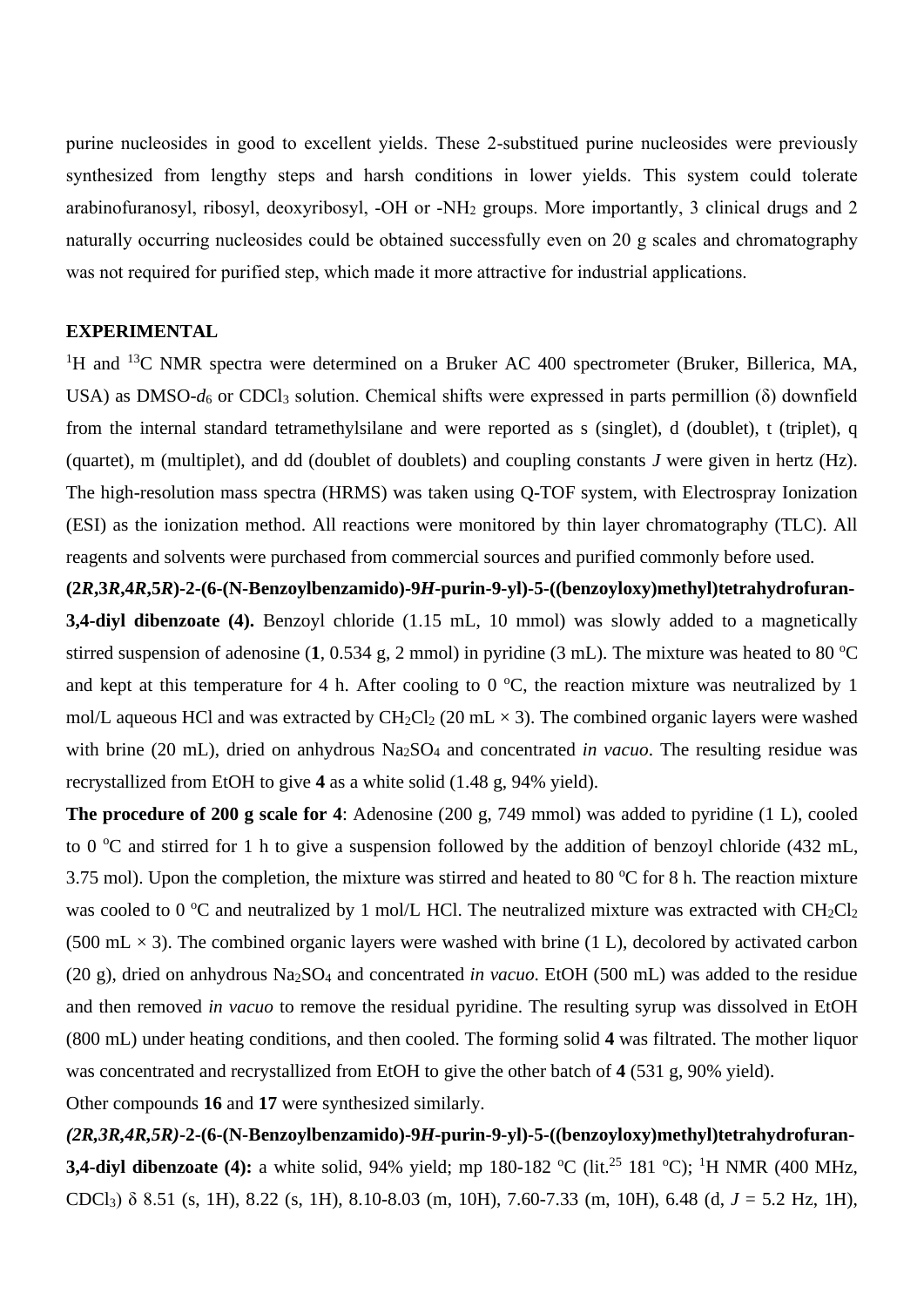6.39 (t,  $J = 5.2$  Hz, 1H), 6.26 (t,  $J = 5.2$  Hz, 1H), 4.92-4.83 (m, 2H), 4.73-4.69 (m, 1H); <sup>13</sup>C NMR (100 MHz, CDCl3) δ 172.2, 166.2, 165.3, 165.1, 152.7, 152.5, 152.1, 143.6, 134.0, 133.9, 133.8, 133.5, 133.1, 129.9, 129.8, 129.5, 129.3, 129.0, 128.8, 128.7, 128.6, 127.9, 87.2, 80.9, 73.8, 71.4, 63.6. HRMS calcd for C<sub>45</sub>H<sub>34</sub>N<sub>5</sub>O<sub>9</sub> [M+H]<sup>+</sup> 788.2351, found 788.2350.

**(2***R***,3***S***,4***R***,5***R***)-2-(6-(N-Benzoylbenzamido)-9***H***-purin-9-yl)-5-((benzoyloxy)methyl)tetrahydrofuran-3,4-diyl dibenzoate (16):** a white solid, 91% yield; mp 232-234 °C (lit.<sup>26</sup> 232-234 °C); <sup>1</sup>H NMR (400 MHz, DMSO-*d*6) δ 8.84 (s, 1H), 8.68 (s, 1H), 8.06 (d, *J* = 7.6 Hz, 2H), 7.94 (d, *J* = 7.6 Hz, 2H), 7.74-7.35 (m, 21H), 6.97 (t,  $J = 6.4$  Hz, 1H), 6.36 (t,  $J = 5.6$  Hz, 1H), 6.23 (t,  $J = 6.0$ , 1H), 4.84-4.78 (m, 3H); <sup>13</sup>C NMR (100 MHz, CDCl3) δ 172.4, 166.0, 165.5, 164.7, 153.0, 152.5, 151.6, 146.8, 134.5, 134.4, 134.0, 133.9, 133.8, 129.7, 129.6, 129.4, 129.3, 129.1, 95.4, 83.0, 77.8, 76.2, 64.2. HRMS calcd for C45H34N5O<sup>9</sup> [M+H]<sup>+</sup> 788.2351, found 788.2350.

**(2***R***,3***S***,5***R***)-5-(6-(N-Benzoylbenzamido)-9***H***-puryin-9-yl)-2-((benzoyloxy)methyl)tetrahydrofuran-3 yl benzoate (17):** a white solid, 94% yield; mp 172-174 °C (lit.<sup>27</sup> 173-174 °C); <sup>1</sup>H NMR (400 MHz, CDCl3) δ 8.57 (s, 1H), 8.24 (s, 1H), 8.10 (d, *J* = 7.2 Hz, 2H), 8.04 (d, *J* = 7.2 Hz, 2H), 7.86 (d, *J* = 7.2 Hz, 4H), 7.63-7.34 (m, 12H), 6.58 (dd, *J* = 6.0 Hz, 8.4 Hz, 1H), 5.86 (d, *J* = 6.4 Hz, 1H), 4.80-4.66 (m, 3H), 4.25-4.20 (m, 1H), 2.87-2.82 (m, 1H); <sup>13</sup>C NMR (100 MHz, DMSO-*d*6) δ 172.6, 166.0, 165.8, 152.9, 152.2, 151.5, 146.6, 134.2, 133.9, 133.8, 129.9, 129.7, 129.6, 129.5, 129.3, 129.2, 127.9, 84.9, 82.2, 75.2, 64.3, 35.8. HRMS calcd for  $C_{38}H_{30}N_5O_7$  [M+H]<sup>+</sup> 668.2140, found 668.2140.

### **(2***R***,3***R***,4***R***,5***R***)-2-(6-(N-Benzoylbenzamido)-2-nitro-9***H***-purin-9-yl)-5-((benzoyloxy)methyl)tetra-**

**hydrofuran-3,4-diyl dibenzoate (5).** The nitrating mixture was prepared by adding 2,2,2-trifluoroacetic anhydride (0.21 mL, 1.5 mmol) to a solution of tetrabutylammonium nitrate (0.457 g, 1.5 mmol) in anhydrous  $CH_2Cl_2$  (3 mL) at 0 °C. After 20 min the nitrating mixture was added to 4 (0.787 g, 1 mmol) in anhydrous CH<sub>2</sub>Cl<sub>2</sub> (3 mL) at 0 °C. After 5 h at 0 °C, the reaction mixture was poured into a cold mixture of H<sub>2</sub>O (10 mL), aqueous NaHCO<sub>3</sub> (10 mL) and CH<sub>2</sub>Cl<sub>2</sub> (5 mL). The aqueous phase was extracted by CH<sub>2</sub>Cl<sub>2</sub> (5 mL  $\times$  2). The combined organic extracts were washed with brine (10 mL  $\times$  2), dried over anhydrous MgSO<sup>4</sup> and evaporated *in vacuo*. The product **5** was recrystallized from EtOH (0.67 g, 80% yield); a white solid, mp 130-132 °C (lit.<sup>25</sup> 130 °C); <sup>1</sup>H NMR (400 MHz, CDCl<sub>3</sub>) δ 8.46 (s, 1H), 8.07-8.02 (m, 4H), 7.94. (d, *J* = 8.0 Hz, 2H), 7.86 (d, *J* = 7.6 Hz, 4H), 7.62-7.50 (m, 5H), 7.45-7.35 (m, 10H), 6.59 (d,  $J = 5.2$  Hz, 1H), 6.17 (t,  $J = 4.8$  Hz, 1H), 6.09 (d,  $J = 5.2$  Hz, 1H), 4.95-4.78 (m, 3H); <sup>13</sup>C NMR (100 MHz, CDCl3) δ 171.6, 166.1, 165.4, 165.3, 153.7, 152.9, 134.1, 133.9, 133.6, 133.4, 130.0, 129.9, 129.7, 129.6, 129.1, 129.0, 128.7, 128.5, 128.0, 87.3, 81.7, 74.8, 71.6, 63.8. HRMS calcd for C<sub>45</sub>H<sub>32</sub>N<sub>6</sub>NaO<sub>11</sub> [M+Na]<sup>+</sup> 855.2021, found 855.2025.

Other compounds **18** and **19** were synthesized similarly.

**(2***R***,3***S***,4***R***,5***R***)-2-(6-(N-Benzoylbenzamido)-2-nitro-9***H***-purin-9-yl)-5-((benzoyloxy)methyl)tetra-**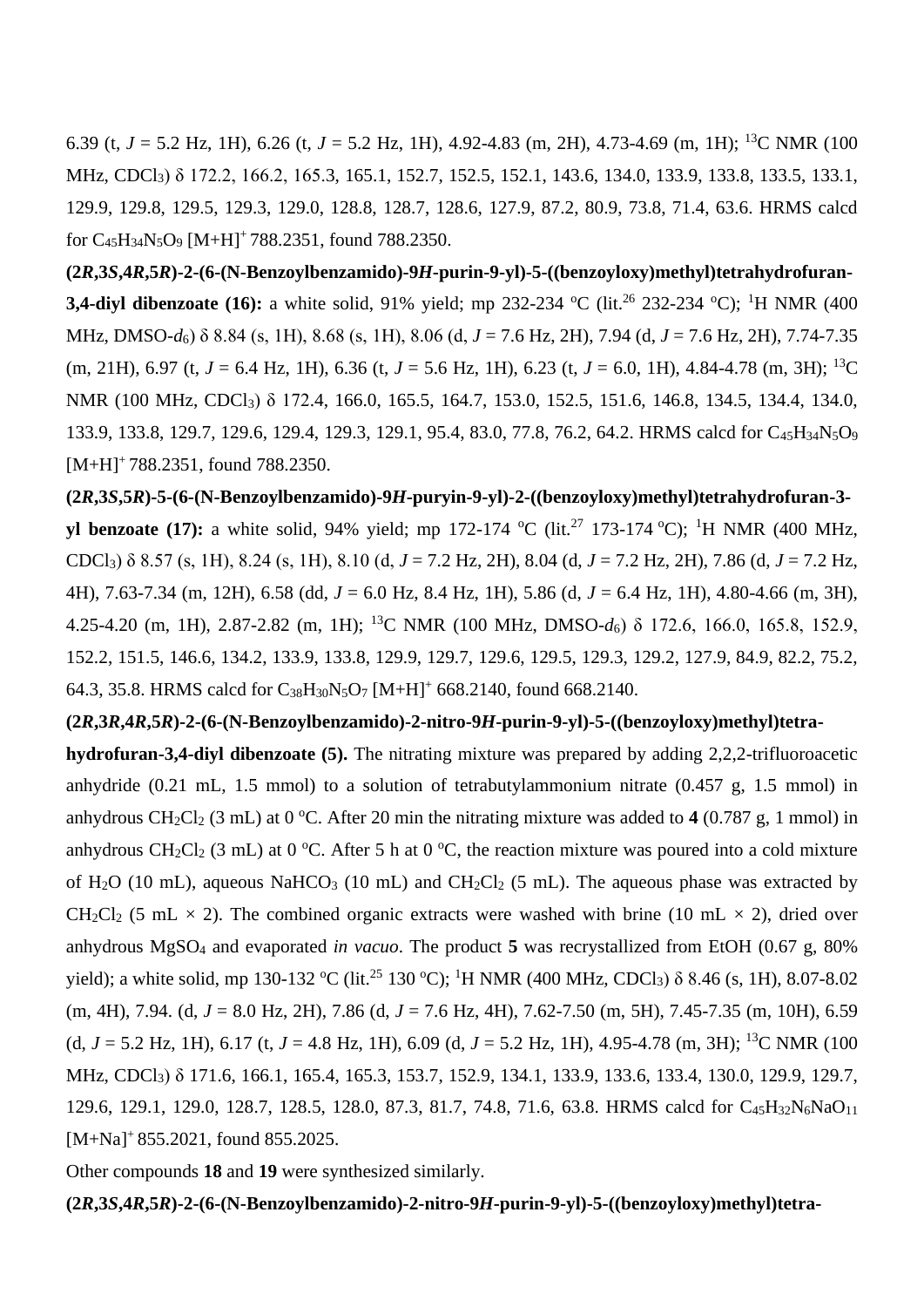**hydrofuran-3,4-diyl dibenzoate (18):** a white foam, 82% yield; <sup>1</sup>H NMR (400 MHz, CDCl3) δ 8.22 (s, 1H), 8.10 (d, *J* = 7.2 Hz, 2H), 8.00 (d, *J* = 7.2 Hz, 2H), 7.94 (d, *J* = 7.2 Hz, 2H), 7.86 (d, *J* = 7.2 Hz, 4H), 7.58-7.34 (m, 15H), 6.48 (t, *J* = 5.2 Hz, 1H), 6.39 (t, *J* = 5.2 Hz, 1H), 6.26 (t, *J* = 5.2 Hz, 1H), 4.92-4.88  $(m, 1H)$ , 4.85-4.82  $(m, 1H)$ , 4.73-4.69  $(m, 1H)$ ; <sup>13</sup>C NMR (100 MHz, CDCl<sub>3</sub>) δ 166.3, 165.4, 164.7, 155.5, 153.2, 149.5, 139.7, 134.0, 133.9, 133.3, 130.0, 129.8, 129.7, 129.5, 128.7, 128.6, 128.5, 127.9, 119.3, 80.8, 80.4, 75.8, 63.5. HRMS calcd for C45H33N6O<sup>11</sup> [M+H]<sup>+</sup>833.2202, found 833.2206.

**(2***R***,3***S***,5***R***)-5-(6-(N-Benzoylbenzamido)-2-nitro-9***H***-purin-9-yl)-2-((benzoyloxy)methyl)tetrahydrofuran-3-yl benzoate (19):** a yellow semisolid, 78% yield; <sup>1</sup>H NMR (400 MHz, DMSO- $d_6$ )  $\delta$  8.54 (s, 1H), 8.04 (d, *J* = 7.2 Hz, 2H), 7.93 (d, *J* = 7.2 Hz, 2H), 7.77 (d, *J* = 7.2 Hz, 4H), 7.68-7.40 (m, 12H), 6.62 (t, *J*  $= 3.2$  Hz, 1H), 5.85 (d,  $J = 6.4$  Hz, 1H), 4.65-4.54 (m, 3H), 3.45-3.36 (m, 1H), 2.84-2.79 (m, 1H); <sup>13</sup>C NMR (100 MHz, DMSO-*d*<sub>6</sub>) δ 172.2, 165.7, 165.5, 152.6, 151.9, 151.2, 146.3, 133.9, 133.6, 133.5, 129.6, 129.4, 129.3, 129.2, 128.9, 127.6, 84.5, 81.9, 74.8, 64.0, 35.5. HRMS calcd for C<sub>38</sub>H<sub>29</sub>N<sub>6</sub>O<sub>9</sub> [M+H]<sup>+</sup> 713.1991, found 713.1993.

 $(2R,3R,4S,5R)$ -2- $(6-Amino-2-nitro-9H-purin-9-vl)$ -5- $(hydroxymethyl)$ tetrahydrofuran-3,4-diol  $(6)$ . Compound **5** (0.83 g, 1 mmol) and saturated NH3/MeOH solution (20 mL) were added to the reaction vessel at 0 °C, sealed and stirred at room temperature for 24 h. The resulting solution was concentrated *in vacuo* and recrystallized from H<sub>2</sub>O to give 6 (0.26 g, 85% yield); a white solid, mp 218-220 °C (lit.<sup>14</sup>) 218-220 <sup>o</sup>C); <sup>1</sup>H NMR (400 MHz, DMSO*-d*6): δ 8.36 (s, 1H), 7.82 (brs, 2H), 5.81 (d, *J* = 6.0 Hz, 1H), 5.46 (d, *J* = 6.0 Hz, 1H), 5.19 (d, *J* = 4.8 Hz, 1H), 5.07 (t, *J* = 5.6 Hz, 1H), 4.52 (q, *J* = 5.6 Hz, 1H), 4.12 (d,  $J = 3.2$  Hz, 1H), 3.94 (d,  $J = 2.8$  Hz, 1H), 3.67-3.51 (m, 2H); <sup>13</sup>C NMR (100 MHz, DMSO- $d_6$ )  $\delta$  156.3, 152.9, 149.8, 140.8, 118.7, 84.5, 84.0, 76.1, 75.4, 61.3. HRMS calcd for C<sub>10</sub>H<sub>13</sub>N<sub>6</sub>O<sub>6</sub> [M+H]<sup>+</sup> 313.0891, found 313.0891.

Other compounds **20** and **21** were synthesized similarly.

**(2***R***,3***S***,5***R***)-5-(6-Amino-2-nitro-9***H***-purin-9-yl)-2-(hydroxymethyl)tetrahydrofuran-3-ol (20):** a white solid; mp 166-168 °C; <sup>1</sup>H NMR (400 MHz, DMSO- $d_6$ )  $\delta$  7.77 (s, 1H), 6.53 (brs, 2H), 6.01 (d,  $J = 6.0$  Hz, 1H), 5.69 (d, *J* = 5.6 Hz, 1H), 5.59 (d, *J* = 4.0 Hz, 1H), 5.16 (s, 1H), 4.05-4.03 (m, 2H), 3.76-3.72 (m, 1H); <sup>13</sup>C NMR (100 MHz, DMSO-*d*6) δ 156.9, 153.6, 151.0, 136.9, 115.6, 84.1, 83.3, 75.4, 75.2, 60.9. HRMS calcd for  $C_{10}H_{13}N_6O_6$  [M+H]<sup>+</sup> 313.0891, found 313.0891.

**(2***R***,3***S***,5***R***)-5-(6-Amino-2-nitro-9***H***-purin-9-yl)-2-(hydroxymethyl)tetrahydrofuran-3-ol (21):** a white solid; mp 262-264 <sup>o</sup>C. <sup>1</sup>H NMR (400 MHz, DMSO- $d_6$ )  $\delta$  7.77 (s, 1H), 6.64 (brs, 2H), 6.06 (d, *J* = 6.0 Hz, 1H), 5.62 (d, *J* = 5.6 Hz, 1H), 5.50 (d, *J* = 4.0 Hz, 1H), 5.11 (t, *J* = 5.2 Hz, 1H), 3.75-3.71 (m, 1H), 3.67-3.56 (m, 2H), 3.16-3.09 (m, 1H) , 2.84-2.78 (m, 1H); <sup>13</sup>C NMR (100 MHz, DMSO-*d*6) δ 160.6, 156.4, 152.0, 137.6, 112.9, 84.5, 83.7, 76.0, 61.6, 38.2; HRMS calcd for C<sub>10</sub>H<sub>13</sub>N<sub>6</sub>O<sub>5</sub> [M+H]<sup>+</sup> 297.0942, found 297.0946.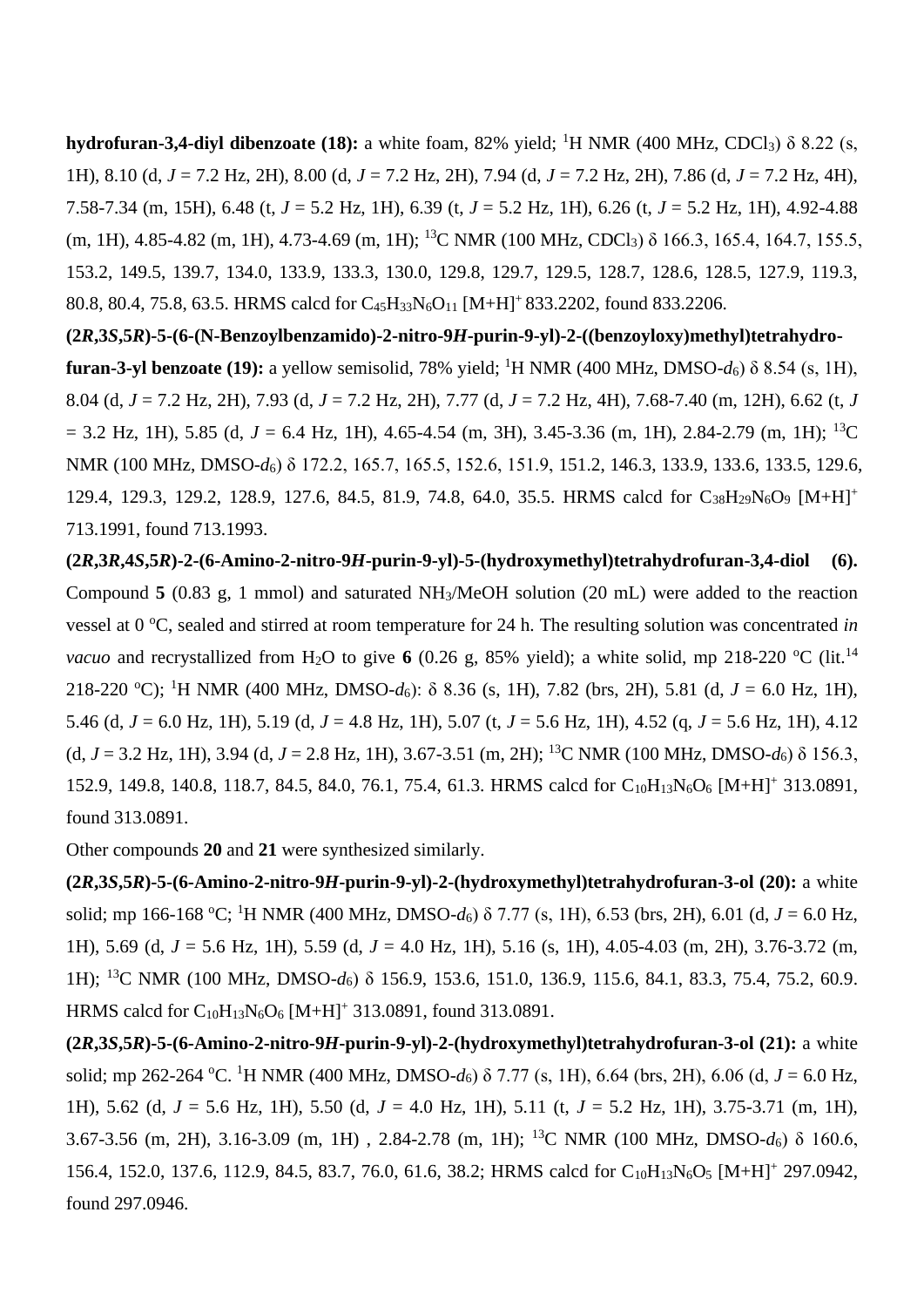# **(2***R***,3***R***,4***S***,5***R***)-2-(6-Amino-2-chloro-9***H***-purin-9-yl)-5-(hydroxymethyl)tetrahydrofuran-3,4-diol (7).**  NH4Cl (0.08 g, 1.5 mmol) and compound **6** (0.31 g, 1.0 mmol) were added to DMF (10 mL) and stirred for 4 h at room temperature. The resulting solution was concentrated *in vacuo* and recrystallized from EtOH to give **7** (0.27 g, 89% yield); a white solid; mp 144-146 °C (lit.<sup>27</sup>145-147 °C); <sup>1</sup>H NMR (400 MHz, DMSO*-d*6) δ 8.37 (s, 1H), 7.83 (brs, 2H), 5.81 (d, *J* = 6.0 Hz, 1H), 5.47 (d, *J* = 6.0 Hz, 1H), 5.19 (d, *J* = 4.8 Hz, 1H), 5.05 (t, *J* = 5.6 Hz, 1H), 4.52 (q, *J* = 5.6 Hz, 1H), 4.12 (q, *J* = 4.0 Hz, 1H), 3.93 (d, *J* = 3.6 Hz, 1H), 3.67-3.62 (m, 1H), 3.56-3.51 (m, 1H); <sup>13</sup>C NMR (100 MHz, DMSO*-d*6) δ 156.6, 152.9, 149.5, 140.4, 119.8, 88.4, 86.4, 73.9, 71.2, 62.2. HRMS calcd for C<sub>10</sub>H<sub>13</sub>ClN<sub>5</sub>O<sub>4</sub> [M+H]<sup>+</sup> 302.0651, found 302.0653.

Other compounds **8, 10-15, 22, 25** and **26** were synthesized similarly.

**(2***R***,3***R***,4***S***,5***R***)-2-(6-Amino-2-fluoro-9***H***-purin-9-yl)-5-(hydroxymethyl)tetrahydrofuran-3,4-diol (8):**  1.5 mmol NH4F instead of NH4Cl in the reaction conditions of **7**, 4 h, 87% yield; a white solid; mp 230-232 <sup>o</sup>C. (decomp. lit.<sup>29</sup> 232 <sup>o</sup>C); <sup>1</sup>H NMR (400 MHz, DMSO-d<sub>6</sub>) δ 8.53 (s, 1H), 6.94 (brs, 2H), 6.26 (d, *J* = 4.8 Hz, 1H), 5.65 (d, *J* = 4.8 Hz, 1H), 5.57 (d, *J* = 4.4 Hz, 1H), 5.07 (t, *J* = 5.2 Hz, 1H), 4.35 (t, *J* = 5.2 Hz, 1H), 3.82 (q, *J* = 4.4 Hz, 1H), 3.45-3.39 (m, 2H); <sup>13</sup>C NMR (100 MHz, DMSO*-d*6) δ 160.0, 158.0, 157.8, 151.2, 151.0, 141.1, 117.1, 117.0, 84.5, 84.2, 75.1, 75.0, 61.2. HRMS calcd for C<sub>10</sub>H<sub>13</sub>FN<sub>5</sub>O<sub>4</sub>  $[M+H]^+$  286.0946, found 286.0948.

**(2***R***,3***R***,4***S***,5***R***)-2-(6-Amino-2-mercapto-9***H***-purin-9-yl)-5-(hydroxymethyl)tetrahydrofuran-3,4-diol (10):** 1.5 mmol Na2S instead of NH4Cl in the reaction conditions of **7**, 4 h, 78% yield; a yellow solid; mp 196-198 °C (lit.<sup>22</sup> 196-199 °C); <sup>1</sup>H NMR (400 MHz, DMSO-*d*<sub>6</sub>) δ 9.34 (brs, 1H), 8.33 (s, 1H), 7.28 (brs, 2H), 5.93 (d, *J* = 6.0 Hz, 1H), 5.58 (s, 1H), 5.44 (s, 1H), 5.08 (t, *J* = 4.8 Hz, 1H), 4.75 (d, *J* = 4.8 Hz, 1H), 4.22 (s, 1H), 4.09 (t, *J* = 4.0 Hz, 1H), 3.96-3.81 (m, 2H); <sup>13</sup>C NMR (100 MHz, DMSO-*d*6) δ 156.6, 152.9, 149.5, 140.4, 119.8, 88.4, 86.4, 73.9, 73.1, 62.2. HRMS calcd for C<sub>10</sub>H<sub>13</sub>N<sub>5</sub>NaO<sub>4</sub>S [M+Na]<sup>+</sup> 322.0580, found 322.0580.

**(2***R***,3***R***,4***S***,5***R***)-2-(6-Amino-2-(phenylthio)-9***H***-purin-9-yl)-5-(hydroxymethyl)tetrahydrofuran-3,4 diol (11):** 1.5 mmol PhSNa instead of NH4Cl in the reaction conditions of **7**, 4 h, 67% yield; a yellow solid; mp 210-212 °C (lit.<sup>30</sup> 210 °C); <sup>1</sup>H NMR (400 MHz, DMSO-*d*<sub>6</sub>) δ 8.16 (brs, 1H), 7.38-7.30 (m, 5H), 7.00 (brs, 2H), 6.01 (d, *J* = 4.4 Hz, 1H), 5.69 (d, *J* = 4.8 Hz, 1H), 5.92 (d, *J* = 2.0 Hz, 1H), 5.16 (s, 1H), 4.05 (t, *J* = 4.0 Hz, 1H), 3.74 (t, *J* = 4.4 Hz, 1H); <sup>13</sup>C NMR (100 MHz, DMSO-*d*6) δ 156.4, 152.0, 149.4, 140.4, 128.1, 127.0, 126.1, 119.5, 87.7, 85.8, 74.4, 70.9, 62.1. HRMS calcd for C<sub>16</sub>H<sub>18</sub>N<sub>5</sub>O<sub>4</sub>S [M+H]<sup>+</sup> 376.1074, found 376.1078.

**(2***R***,3***R***,4***S***,5***R***)-2-(6-Amino-2-(benzylamino)-9***H***-purin-9-yl)-5-(hydroxymethyl)tetrahydrofuran-3,4 diol (12):** 1.5 mmol Benzylamine instead of NH4Cl in the reaction conditions of **7**, 8 h, 91% yield; a white solid; mp 118-120 °C (lit.<sup>31</sup> 118-120 °C); <sup>1</sup>H NMR (400 MHz, DMSO-*d*<sub>6</sub>) δ 8.86 (s, 1H), 7.39-7.31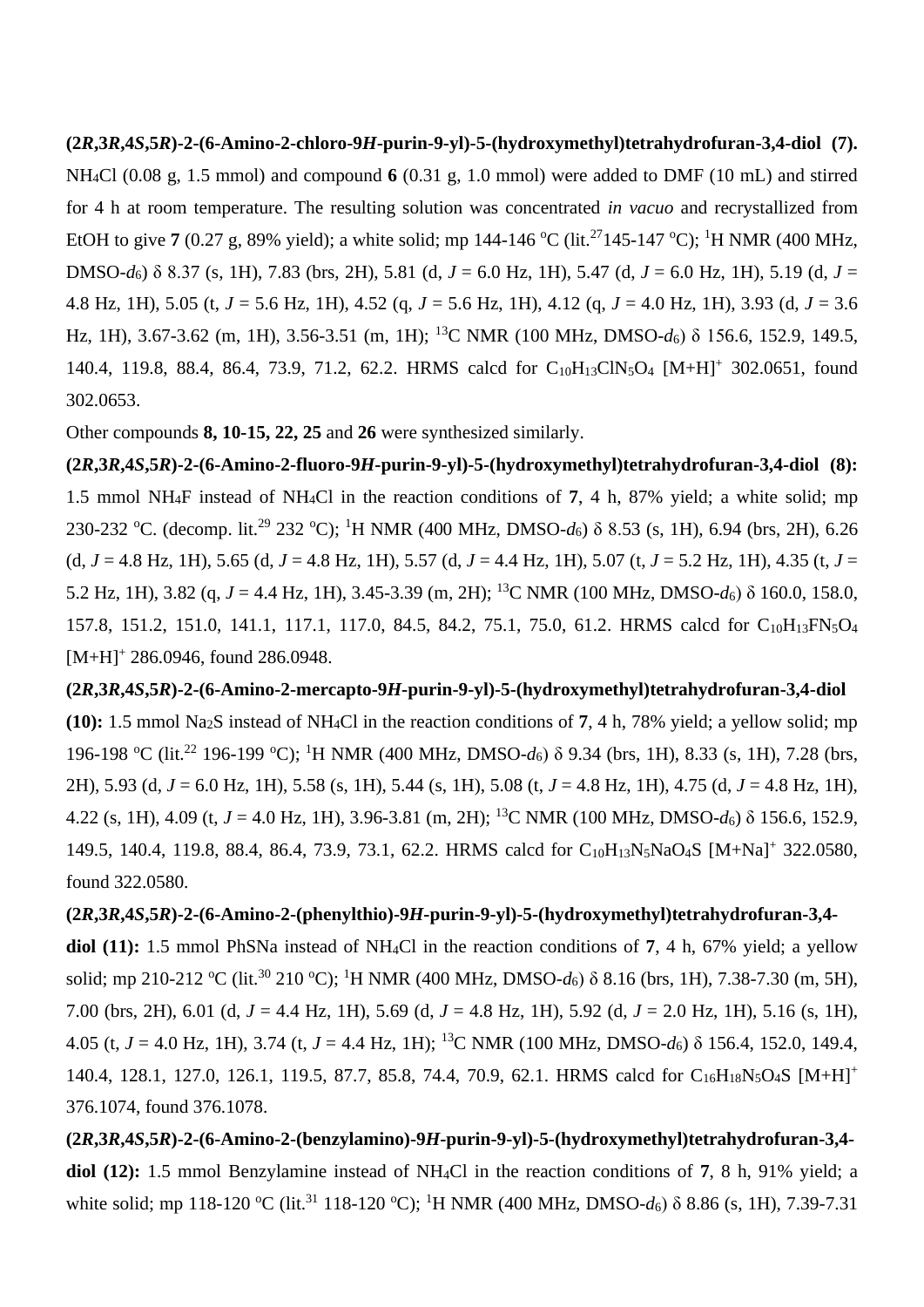(m, 5H), 6.93 (brs, 2H), 6.54 (brs, 1H), 6.04 (d, *J* = 5.6 Hz, 1H), 5.92 (brs, 1H), 5.21 (brs, 1H), 4.78 (brs, 2H), 4.62 (t, *J* = 5.2 Hz, 1H), 4.19 (t, *J* = 4.0 Hz, 1H), 3.97 (t, *J* = 3.6 Hz, 1H), 3.69-3.39 (m, 2H); <sup>13</sup>C NMR (100 MHz, DMSO-*d*6) δ 155.9, 152.3, 149.2, 140.0, 129.3, 128.6, 127.9, 118.9, 87.8, 85.0, 69.1, 61.9, 60.0, 46.2. HRMS calcd for  $C_{17}H_{21}N_6O_4$  [M+H]<sup>+</sup> 373.1619, found 373.1617.

**1-(6-Amino-9-((2***R***,3***R***,4***S***,5***R***)-3,4-dihydroxy-5-(hydroxymethyl)tetrahydrofuran-2-yl)-9***H***-purin-2 yl)-N-methyl-1***H***-pyrazole-4-carboxamide (13):** 1.5 mmol Sodium 4-(methylcarbamoyl)pyrazol-1-ide instead of NH<sub>4</sub>Cl in the reaction conditions of 7, 8 h, 50  $^{\circ}$ C, 89% yield; a white solid; mp 259-260  $^{\circ}$ C (lit.<sup>31</sup> 260.7 °C); <sup>1</sup>H NMR (400 MHz, DMSO-*d*<sub>6</sub>) δ 8.23 (s, 1H), 8.10 (s, 1H), 7.87 (s, 1H), 7.65 (brs, 1H), 6.94 (brs, 2H), 5.82 (d, *J* = 4.0 Hz, 1H), 5.62 (d, *J* = 5.6 Hz, 1H), 5.24 (d, *J* = 5.6 Hz, 1H), 4.96 (t, *J* = 5.2 Hz, 1H), 4.37 (q, *J* = 5.6 Hz, 1H), 4.15 (q, *J* = 3.2 Hz, 1H), 3.96 (q, *J* = 2.8 Hz, 1H), 3.64-3.37 (m, 2H), 2.87 (s, 3H); <sup>13</sup>C NMR (100 MHz, DMSO-*d*6) δ 160.4, 157.3, 152.0, 149.7, 140.2, 136.4, 134.1, 119.7, 111.2, 91.7, 85.5, 74.5, 69.9, 61.3, 26.1. HRMS calcd for C<sub>15</sub>H<sub>19</sub>N<sub>8</sub>O<sub>5</sub> [M+H]<sup>+</sup> 391.1473, found 391.1475. **Crotonside (14):** 1.5 mmol Bu<sub>4</sub>NOH instead of NH<sub>4</sub>Cl in the reaction conditions of 7, 8 h, 50 °C, 78% yield; a white solid; mp 238-24 °C (lit.<sup>32</sup> 238-24 °C); <sup>1</sup>H NMR (DMSO- $d_6$ , 400 MHz)  $\delta$  10.88 (s, 1H), 8.37 (s, 1H), 7.83 (brs, 2H), 5.81 (d, *J* = 6.0 Hz, 1H), 5.47 (d, *J* = 6.0 Hz, 1H), 5.19 (d, *J* = 4.8 Hz, 1H), 5.05 (t, *J* = 4.8 Hz, 1H), 4.52-4.48 (m, 1H), 4.12-4.09 (m, 1H), 3.93 (d, *J* = 3.6 Hz, 1H), 3.67-3.52 (m, 2H); <sup>13</sup>C NMR (DMSO-*d*6, 100 MHz) δ 160.2, 156.0, 151.6, 137.1, 112.4, 84.1, 83.3, 75.6, 61.1. HRMS calcd for  $C_{10}H_{14}N_5O_5$  [M+H]<sup>+</sup> 284.0989, found 284.0989.

**Spongosine (15):** 1.5 mmol MeONa instead of NH4Cl in the reaction conditions of **7**, 3 h, 90% yield; a white solid; mp 190-192 °C (lit.<sup>33</sup> 190-192 °C); <sup>1</sup>H NMR (400 MHz, DMSO-*d*<sub>6</sub>) δ 8.37 (s, 1H), 7.83 (brs, 2H), 5.81 (d, *J* = 6.0 Hz, 1H), 5.47 (d, *J* = 6.0 Hz, 1H), 5.19 (d, *J* = 4.8 Hz, 1H), 5.07 (d, *J* = 5.6 Hz, 1H), 4.52 (q, *J* = 5.6 Hz, 1H), 4.12 (d, *J* = 4.0 Hz, 1H), 3.93 (d, *J* = 3.6 Hz, 1H), 3.80 (s, 3H), 3.67-3.62 (m, 2H), 3.56-3.52 (m, 2H); <sup>13</sup>C NMR (100 MHz, DMSO-*d*6) δ 156.5, 152.9, 149.3, 139.5, 119.6, 91.3, 81.2, 75.1, 63.1, 45.6. HRMS calcd for C<sub>11</sub>H<sub>16</sub>N<sub>5</sub>O<sub>5</sub> [M+H]<sup>+</sup> 298.1146, found 298.1146.

**(2***R***,3***S***,5***R***)-5-(6-Amino-2-fluoro-9***H***-purin-9-yl)-2-(hydroxymethyl)tetrahydrofuran-3-ol (22):** 1.50 mmol NH<sub>4</sub>F instead of NH<sub>4</sub>Cl in the reaction conditions of 7, 6 h, 87% yield; a white solid; mp 210 <sup>o</sup>C (decomp. lit.<sup>34</sup> 210 °C); <sup>1</sup>H NMR (400 MHz, DMSO- $d_6$ )  $\delta$  8.16 (s, 1H), 7.73 (brs, 2H), 6.10 (d, *J* = 4.8 Hz, 1H), 5.64 (d, *J* = 5.2 Hz, 1H), 5.56 (d, *J* = 4.8 Hz, 1H), 5.10 (t, *J* = 5.2 Hz, 1H), 4.16-4.09 (m, 1H), 3.78-3.75 (m, 1H), 3.67-3.60 (m, 1H), 2.85-2.79 (m, 1H), 2.35-2.28 (m, 1H); <sup>13</sup>C NMR (100 MHz, DMSO-*d*6) δ 160.0, 158.0, 157.8, 151.2, 151.0, 141.1, 117.1, 117.0, 87.1, 84.2, 70.1, 70.0, 61.2, 38.2. HRMS calcd for  $C_{10}H_{13}FN_5O_3$  [M+H]<sup>+</sup> 270.0997, found 270.0993.

**Cladribine (25):** 4 h, 50 °C, 89% yield; a white solid. mp 302-306 °C (decomp. lit.<sup>35</sup> 306-310 °C); <sup>1</sup>H NMR (400 MHz, DMSO-*d*6) δ 8.13 (s, 1H), 7.34 (brs, 2H), 6.35 (d, *J* = 4.8 Hz, 1H), 5.36 (t, *J* = 5.2 Hz, 1H), 5.31 (t, *J* = 4.8 Hz, 1H), 4.41 (d, *J* = 5.2 Hz, 1H), 3.88 (d, *J* = 5.2 Hz, 1H), 3.64-3.59 (m, 1H),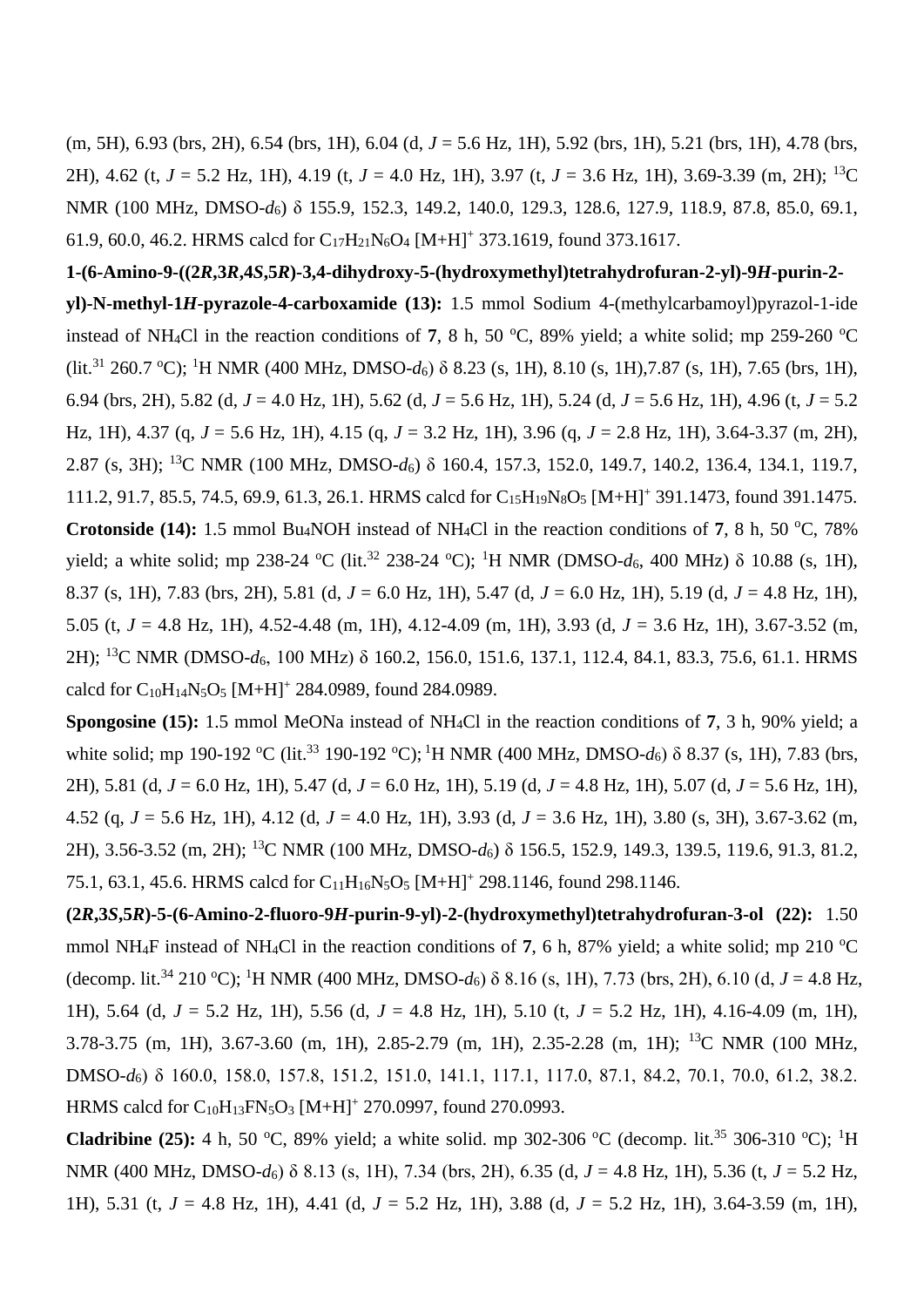2.75-2.69 (m, 1H), 2.45-2.38 (m, 1H); <sup>13</sup>C NMR (100 MHz, DMSO-*d*6) δ 156.0, 152.4, 139.6, 119.2, 88.0, 83.9, 71.0, 61.9, 36.8. HRMS calcd for C<sub>10</sub>H<sub>13</sub>ClN<sub>5</sub>O<sub>3</sub> [M+H]<sup>+</sup> 286.0701, found 286.0701.

**Fludarabine (26):** 1.5 mmol NH4F instead of NH4Cl in the reaction conditions of **7**, 6 h, 78% yield; a white solid; mp 264-266 °C (lit.<sup>36</sup> 265-267 °C); <sup>1</sup>H NMR (400 MHz, DMSO-*d*<sub>6</sub>) δ 8.19 (s, 1H), 7.80 (brs, 2H), 6.12 (d, *J* = 4.8 Hz, 1H), 5.66 (d, *J* = 5.2 Hz, 1H), 5.56 (d, *J* = 4.4 Hz, 1H), 5.09 (t, *J* = 5.6 Hz, 1H), 4.17-4.11 (m, 2H), 3.79 (q, *J* = 4.4 Hz, 1H), 3.71-3.61 (m, 2H); <sup>13</sup>C NMR (100 MHz, DMSO-*d*6) δ 160.0, 158.0, 157.8, 151.2, 151.0, 141.0, 117.1, 117.0, 84.4, 84.0, 76.0, 75.0, 61.1. HRMS calcd for  $C_{10}H_{12}FN_5NaO_4$  [M+Na]<sup>+</sup> 308.0766, found 308.0768.

 $(2R.3R.4S.5R)$ -2- $(2.6$ -Diamino-9*H*-purin-9-yl)-5-(hydroxymethyl)tetrahydrofuran-3,4-diol (9). Compound **6** (0.31 g, 1.0 mmol) was added to MeOH (5 mL) followed by the addition of Raney Ni (0.1 g). The reaction was conducted in  $H_2$  atmosphere for 5 h. The mixture was filtrated and the filtrate was concentrated to dryness. The residue was recrystallized from H2O to give **9** (0.25 g, 90% yield); a white solid; mp 240-242 °C. (lit.<sup>37</sup> 240 °C); <sup>1</sup>H NMR (400 MHz, DMSO-*d*6) δ 8.06 (s, 1H), 7.30 (brs, 2H), 6.21 (brs, 2H), 5.90 (d, *J* = 5.6 Hz, 1H), 5.66 (brs, 1H), 5.50 (brs, 1H), 5.43 (brs, 1H), 4.64 (t, *J* = 5.2 Hz, 1H), 4.17 (t, *J* = 3.6 Hz, 1H), 4.10 (q, *J* = 5.2 Hz, 1H), 3.93 (ddd, *J* = 4.8 Hz, 11.6 Hz, 16.4 Hz, 1H); <sup>13</sup>C NMR (100 MHz, DMSO*-d*6) δ 156.6, 152.9, 149.5, 140.4, 119.8, 88.4, 86.4, 73.9, 71.2, 62.2. HRMS calcd for  $C_{10}H_{15}N_6O_4$  [M+H]<sup>+</sup> 283.1149, found 283.1145.

**23** and **24** were synthesized similarly.

**(2***R***,3***S***,5***R***)-5-(2,6-Diamino-9***H***-purin-9-yl)-2-(hydroxymethyl)tetrahydrofuran-3-ol (23):** 90% yield; a white solid; mp 146-148 °C (lit.<sup>38</sup> 147-149 °C); <sup>1</sup>H NMR (400 MHz, DMSO-*d*<sub>6</sub>) δ 8.13 (s, 1H), 7.34 (brs, 2H), 6.35 (t, *J* = 6.0 Hz, 1H), 6.18 (brs, 2H), 5.36 (brs, 1H), 5.29 (brs, 1H), 4.41 (d, *J* = 2.0 Hz, 1H), 3.88 (d,  $J = 2.4$  Hz, 1H), 3.64-3.59 (m, 1H), 3.75-3.69 (m, 1H), 2.28-2.22 (m, 1H); <sup>13</sup>C NMR (100 MHz, DMSO-*d*<sub>6</sub>) δ 155.9, 152.2, 139.4, 119.0, 87.8, 83.8, 70.8, 61.7, 38.6. HRMS calcd for C<sub>10</sub>H<sub>15</sub>N<sub>6</sub>O<sub>3</sub>  $[M+H]^+$  267.1200, found 267.1208.

**(2***R***,3***S***,4***S***,5***R***)-2-(2,6-Diamino-9***H***-purin-9-yl)-5-(hydroxymethyl)tetrahydrofuran-3,4-diol (24):** 8 h, 78% yield; a white solid; mp 260-262 °C (lit.<sup>26</sup> 260-262 °C); <sup>1</sup>H NMR (400 MHz, DMSO-d<sub>6</sub>) δ 7.77 (s, 1H), 6.64 (brs, 2H), 6.05 (d, *J* = 4.4 Hz, 1H), 5.75 (brs, 2H), 5.62 (d, *J* = 5.2 Hz, 1H), 5.50 (d, *J* = 4.4 Hz, 1H), 5.11 (t, *J* = 5.2 Hz, 1H), 4.07-4.01 (m, 2H), 3.74 (d, *J* = 4.4 Hz, 1H), 3.45-3.06 (m, 2H); <sup>13</sup>C NMR (100 MHz, DMSO-*d*6) δ 160.6, 156.4, 152.0, 137.6, 112.9, 84.5, 83.7, 76.0, 61.6. HRMS calcd for  $C_{10}H_{15}N_6O_4$  [M + H]<sup>+</sup> 283.1149, found 283.1151.

**The procedure of 2 on 20 g scale:** NH4F (3.8 g, 96.8 mmol) and compound **23** (20 g, 64.5 mmol) were added to DMF (300 mL) and the mixture was stirred for 12 h at room temperature. The resulting solution was concentrated *in vacuo*. The residue was acetylated in acetic anhydride in 60 °C for 2 h and concentrated *in vacuo*. The crude acetylated product was dissolved in CH<sub>2</sub>Cl<sub>2</sub> (200 mL) and washed by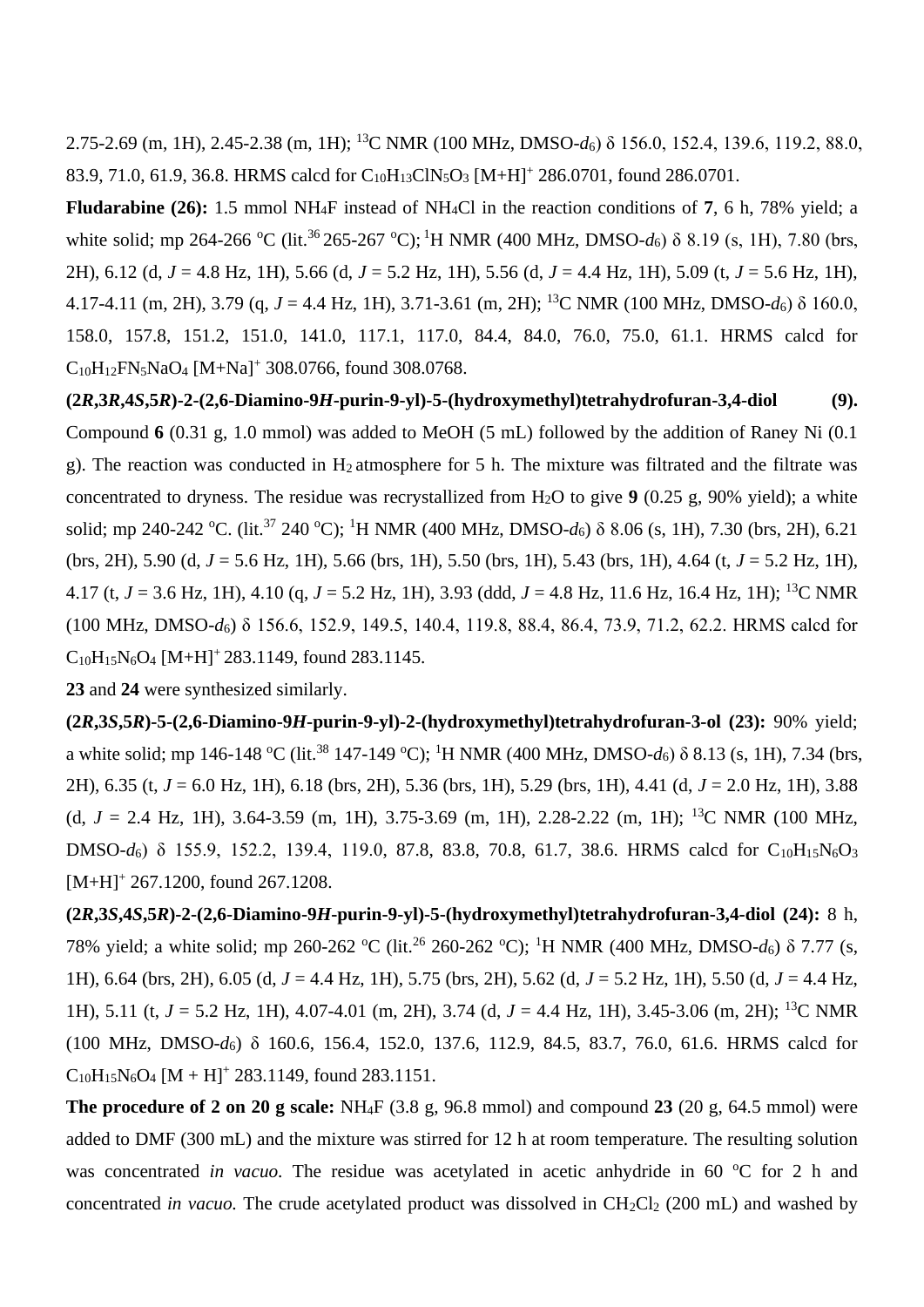H2O (100 mL). The organic phase was concentrated *in vacuo* and recrystallized from EtOH. The solid acetylated product was deacetylated in NH3/MeOH (200 mL) for 12 h at room temperature. The resulting solution was concentrated *in vacuo* and recrystallized from H2O to give **28**.

**The procedure of 17 on 20 g scale:** Compound 11 (20.0 g, 64.5 mmol) was dissolved in MeOH (300) mL) under stirring followed by the addition of MeONa (5.42 g, 96.8 mmol). The mixture was stirred for 3 h at room temperature. The resulting solution was concentrated *in vacuo* and recrystallized from isopropanol/H2O (5/1) to give **17**. The mother liquor was flushed through a short silicon colum, concentrated *in vacuo* and recrystallized from isopropanol/H2O (5/1) to give the other batch of **17**.

**The procedure of 25 on 20 g scale:** NH4Cl (5.47 g, 101.35 mmol) and compound **24** (20.0 g, 67.57 mmol) were added to DMF (300 mL) and the mixture was stirred for 8 h at 50  $^{\circ}$ C. The resulting solution was concentrated *in vacuo* and recrystallized from MeOH to give **25**.

# **ACKNOWLEDGEMENTS**

We thank the Key Scientific and Technical Projects of Henan Province (212102310333, 222102110403), the Training Plan for Young Key Teachers in Universities of Henan Province (202GGJS248), the Key Scientific and Technical Projects of Xinxiang City (GG2021016) and the Major Scientific and Technical Projects of Xinxiang City (21ZD008) for financial support.

## **SUPPORTING INFORMATION**

Supplementary  $({}^{1}H$  and  ${}^{13}C$  NMR spectra) data associated with this article can be found, in the online version, at URL: https://www.heterocycles.jp/newlibrary/downloads/PDFsi/27672/104/8

#### **REFERENCES**

- 1. E. De Clercq, *J. Clin. Virol*., 2004, **30**, 115.
- 2. B. Yu and J. Chang, *Signal. Transduct. Target. Ther.*, 2020, **5**, 236.
- 3. B. Halford, *C&ENG*, 2021, **99**, 44.
- 4. O. Sari, V. Roy, and L. A. Agrofoglio, 'Chemical Synthesis of Nucleoside Analogues,' by P. Merino, John Wiley & Sons, Hoboken, New Jersey, 2013, pp. 49-101.
- 5. E. Murakami, H. Bao, R. T. Mosley, J. Du, M. J. Sofia, and P. A. Furman, *J. Med. Chem.*, 2011, **54**, 5902.
- 6. F. Ravandi, S. O'Brien, J. Jorgensen, S. Pierce, S. Faderl, A. Ferrajoli, C. Koller, P. Challagundla, S. York, M. Brandt, R. Luthra, J. Burger, D. Thomas, M. Keating, and H. Kantarjian, *Blood*, 2011, **118**, 3818.
- 7. A. W. Jaroudi and A. E. Iskandrian, *J. Am. Coll. Cardiol.*, 2009, **54**, 1123.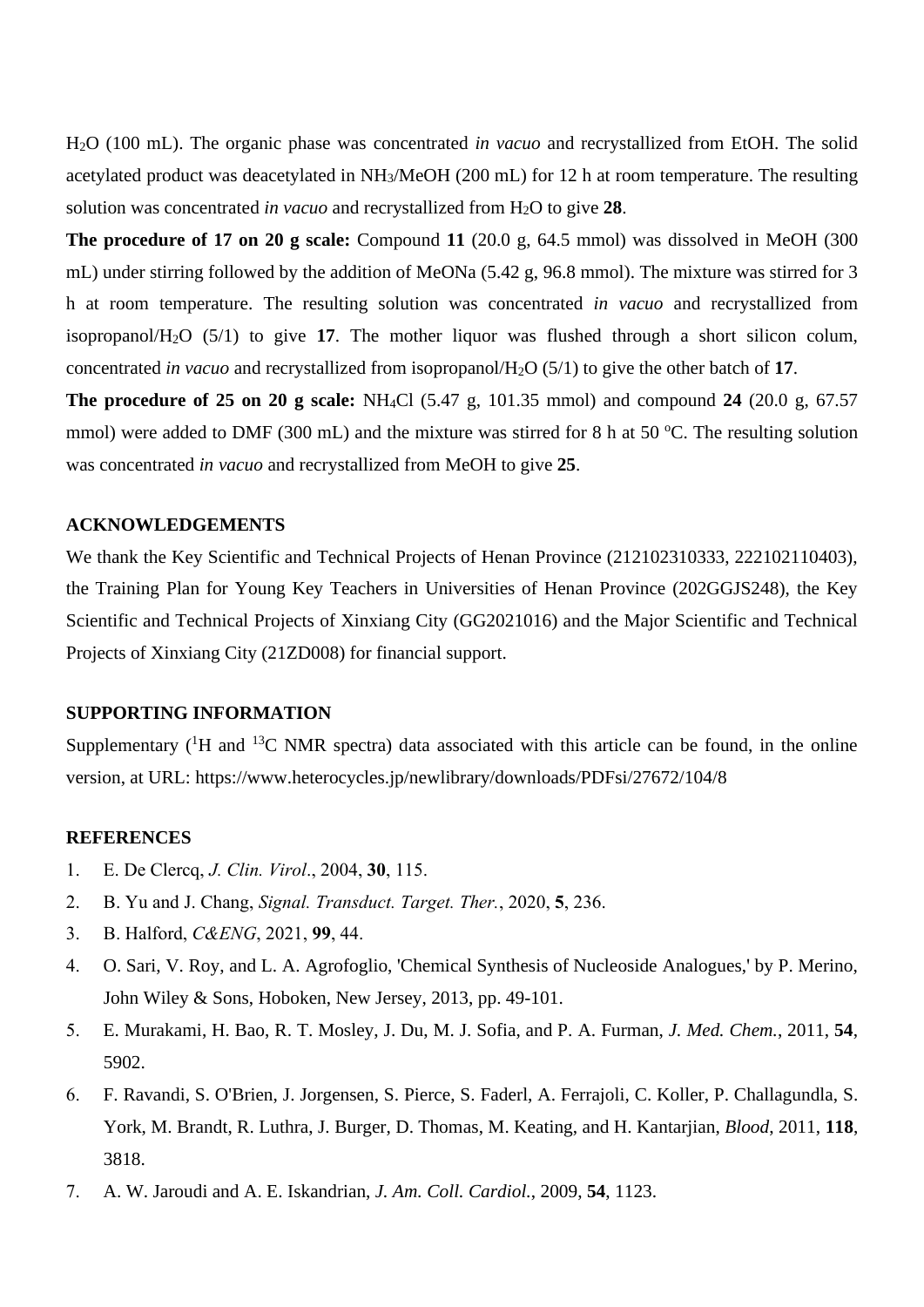- 8. D. Rossi, A. Bruscaggin, V. Spina, S. Rasi, H. Khiabanian, M. Messina, M. Fangazio, T. Vaisitti, S. Monti, S. Chiaretti, A. Guarini, G. I. Del, M. Cerri, S. Cresta, C. Deambrogi, E. Gargiulo, V. Gattei, F. Forconi, F. Bertoni, S. Deaglio, R. Rabadan, L. Pasqualucci, R. Foà, R. Dalla-Favera, and G. Gaidano, *Blood*, 2011, **118**, 6904.
- 9. M. Chintala, J. Strony, B. Yang, S. Kurowski, and Q. Li, *Arterioscler. Thromb. Vasc. Biol.*, 2010, **30**, 2143.
- 10. I. Homminga, C. M. Zwaan, C. Y. Manz, C. Parker, S. Bantia, W. K. Smits, F. Higginbotham, R. Pieters, and J. P. Meijerink, *Blood*, 2011, **118**, 2184.
- 11. R. Guidetti, P. C. Astles, A. J. Sanderson, S. P. Hollinshead, M. P. Johnson, and M. G. Chambers, *Bioorg. Med. Chem. Lett.*, 2014, **24**, 5572.
- 12. B. K. Trivedi and R. F. Bruns, *J. Med. Chem.*, 1989, **32**, 1667.
- 13. H. Huang, H. Liu, K. Chen, and H. Jiang, *J. Comb. Chem.*, 2007, **9**, 197.
- 14. M. J. Wanner, J. K. Von Frijtag Drabbe Kunzel, A. P. IJzerman, and G.-J. Koome, *Bioorg. Med. Chem. Lett.*, 2000, **10**, 2141.
- 15. R. Xia, L.-S. Chen, S.-H. Xu, C. Xia, and L.-P. Sun, *Nucleos. Nucleot. Nucl.*, 2022, DOI: 10.1080/15257770.2022.2055060.
- 16. R. Xia, M.-S. Xie, H.-Y. Niu, G.-R. Qu, and H.-M. Guo, *Green Chem.*, 2014, **16**, 1077.
- 17. R. Xia, H.-Y. Niu, G.-R. Qu, and H.-M. Guo, *Org. Lett.*, 2012, **14**, 5546.
- 18. R. Xia, M.-S. Xie, H.-Y. Niu, G.-R. Qu, and H.-M. Guo, *Org. Lett.*, 2014, **16**, 444.
- 19. V. Kumar, K. Harjai, and S. Chhibber, *Int. J. Antimicrob. Agents.*, 2010, **35**, 599.
- 20. P. Marchand, C. Lorilleux, G. Gilbert, F. Gourand, F. Sobrio, D. Peyronnet, M. Dhilly, and L. Barré, *ACS Med. Chem. Lett.*, 2010, **1**, 240.
- 21. A. El-Tayeb, J. Iqbal, A. Behrenswerth, M. Romio, M. Schneider, H. Zimmermann, J. Schrader, and C. E*.* Müller, *J. Med. Chem.*, 2009, **52**, 7669.
- 22. K. Kikugawa, H. Suehiro, and M. Ichino, *J. Med. Chem.*, 1973, **16**, 1381.
- 23. S.-C. Lin, C.-C. Lin, S. Li, W.-Y. Lin, C. W. Lehman, N. R. Bracci, and S.-W. Tsai, *Plants (Basel)*, 2020, **9**, 1535.
- 24. M. J. Bertin, S. L. Schwartz, J. Lee, A. Korobeynikov, P. C. Dorrestein, L. Gerwick, and W. H. Gerwick, *J. Nat. Prod.*, 2015, **78**, 493.
- 25. P. Marchand, C. Lorilleux, G. Gilbert, F. Gourand, F. Sobrio, D. Peyronnet, M. Dhilly, and L. Barré, *ACS Med. Chem. Lett.*, 2010, **1**, 240.
- 26. R. Xia, L.-P. Sun, X.-N. Yang, and G.-R. Qu, *J. Chem. Res.*, 2015, **39**, 665.
- 27. H. Schaller, G. Weimann, B. Lerch, and H. G. Khorana, *J. Am. Chem. Soc.*, 1963, **85**, 3821.
- 28. T. Lioux, G. Gosselin, and C. Mathe, *Eur. J. Org. Chem.*, 2003, 3997.